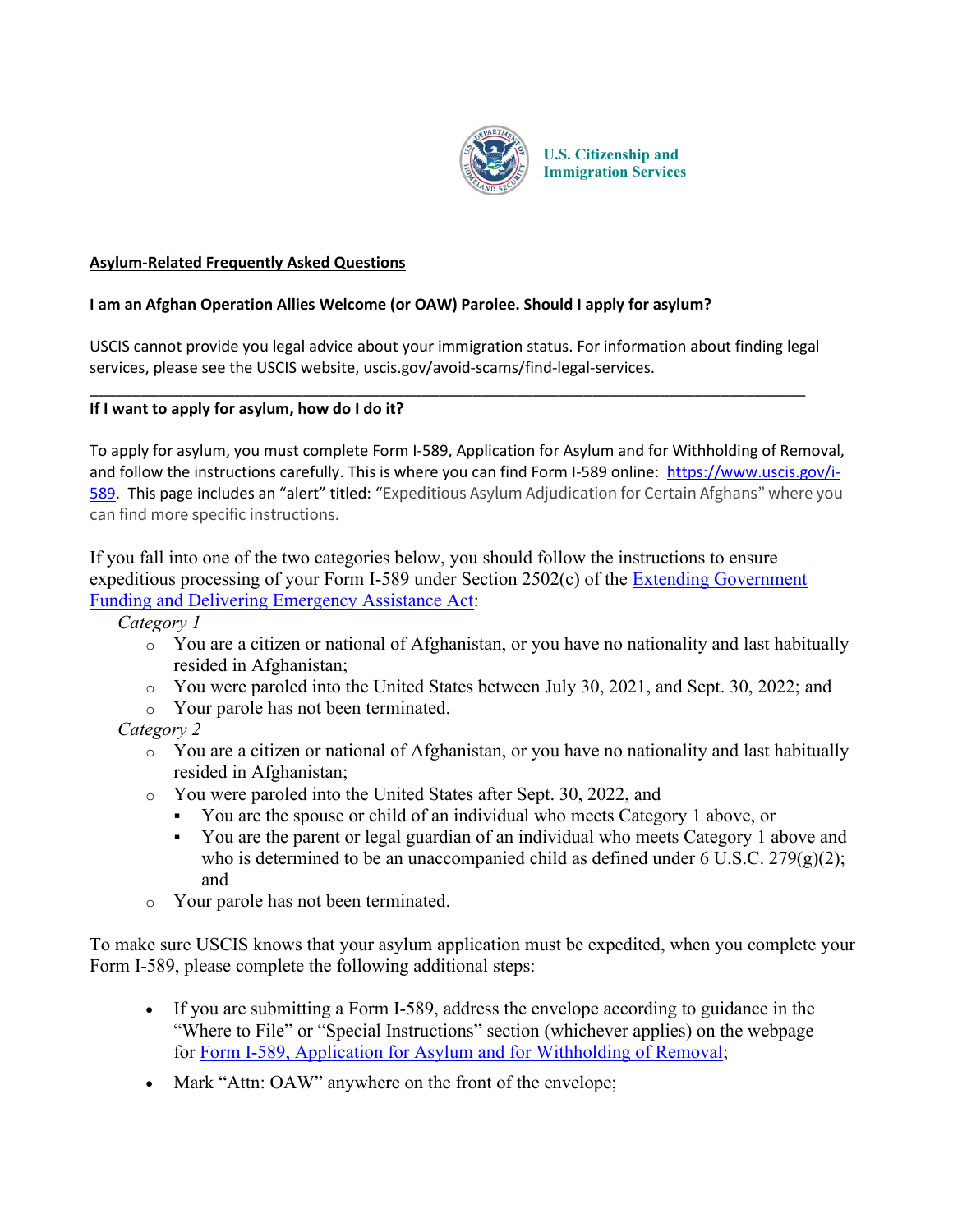- On page 1 of Form I-589, Part A.I., Question 19c, write your current status followed by "(Parole)" in the Status field. For example, if you entered the United States with an "OAR" status, you would write "OAR (Parole)" in the Status field; and
- Include your most recent date of entry in the Date field on page 1 of Form I-589, Part A.I., Question 19c.

If you properly complete your Form I-589 and we determine that you meet the eligibility criteria for Category 1 or 2 above, we will submit your Form I-589 for expeditious processing under Section 2502(c) of the Act (explained further below).

\_\_\_\_\_\_\_\_\_\_\_\_\_\_\_\_\_\_\_\_\_\_\_\_\_\_\_\_\_\_\_\_\_\_\_\_\_\_\_\_\_\_\_\_\_\_\_\_\_\_\_\_\_\_\_\_\_\_\_\_\_\_\_\_\_\_\_\_\_\_\_\_\_\_\_\_\_\_\_\_\_\_\_\_\_

\_\_\_\_\_\_\_\_\_\_\_\_\_\_\_\_\_\_\_\_\_\_\_\_\_\_\_\_\_\_\_\_\_\_\_\_\_\_\_\_\_\_\_\_\_\_\_\_\_\_\_\_\_\_\_\_\_\_\_\_\_\_\_\_\_\_\_\_\_\_\_\_\_\_\_\_\_\_\_\_\_\_\_\_\_

\_\_\_\_\_\_\_\_\_\_\_\_\_\_\_\_\_\_\_\_\_\_\_\_\_\_\_\_\_\_\_\_\_\_\_\_\_\_\_\_\_\_\_\_\_\_\_\_\_\_\_\_\_\_\_\_\_\_\_\_\_\_\_\_\_\_\_\_\_\_\_\_\_\_\_\_\_\_\_\_\_\_\_\_\_

\_\_\_\_\_\_\_\_\_\_\_\_\_\_\_\_\_\_\_\_\_\_\_\_\_\_\_\_\_\_\_\_\_\_\_\_\_\_\_\_\_\_\_\_\_\_\_\_\_\_\_\_\_\_\_\_\_\_\_\_\_\_\_\_\_\_\_\_\_\_\_\_\_\_\_\_\_\_\_\_\_\_\_\_\_

\_\_\_\_\_\_\_\_\_\_\_\_\_\_\_\_\_\_\_\_\_\_\_\_\_\_\_\_\_\_\_\_\_\_\_\_\_\_\_\_\_\_\_\_\_\_\_\_\_\_\_\_\_\_\_\_\_\_\_\_\_\_\_\_\_\_\_\_\_\_\_\_\_\_\_\_\_\_\_\_\_\_\_\_\_

#### **What is the fee to apply for asylum?**

There is no fee to apply for asylum.

## **Can I include my spouse and children on my claim?**

You may include your spouse and children as dependents of your asylum application, so ong as they are in the United States at the time you file, or at any time until we make a final decision on your application. Children must be under 21 and unmarried to be included as a dependent on your application. You should bring these dependents with you to your asylum interview.

## **Am I subject to security and background checks if I apply for asylum?**

Yes. Every individual who applies for asylum is subject to background and security checks. Depending on the results of these checks you may be found ineligible for a grant of asylum.

#### **Can anyone help me with my asylum interview?**

You may bring your own attorney or accredited representative to the asylum interview, at no cost to the U.S. government.

## **How will you interview me if I do not speak English?**

If you unable to proceed with your asylum interview in English, we may require you to use a USCIS contract interpreter instead of bringing your own interpreter. If a USCIS contract interpreter is unavailable, we may, at our discretion, allow you to bring an interpreter to your affirmative asylum interview.

To be eligible to serve as an interpreter, the interpreter:

- must be fluent in your language and English;
- must be 18 years or older;
- must not be an applicant for asylum;
- cannot be a witness, your attorney or accredited representative, or a representative or employee of the government of Afghanistan, or, if you are stateless, the government of the country where you habitually resided before arriving to the United States.

If you are not fluent in any of these 47 languages, you must bring an interpreter to your affirmative asylum interview who is fluent in English and your native language or any other language in which you are fluent. If you are unable to provide an interpreter who is fluent in English and meets the requirements above, you may provide an interpreter fluent in your language and one of the 47 languages; USCIS will provide a relay interpreter to interpret between one of the 47 languages and English. If you do speak one of these 47 languages but we know in advance that a USCIS-contracted telephonic interpreter who speaks your language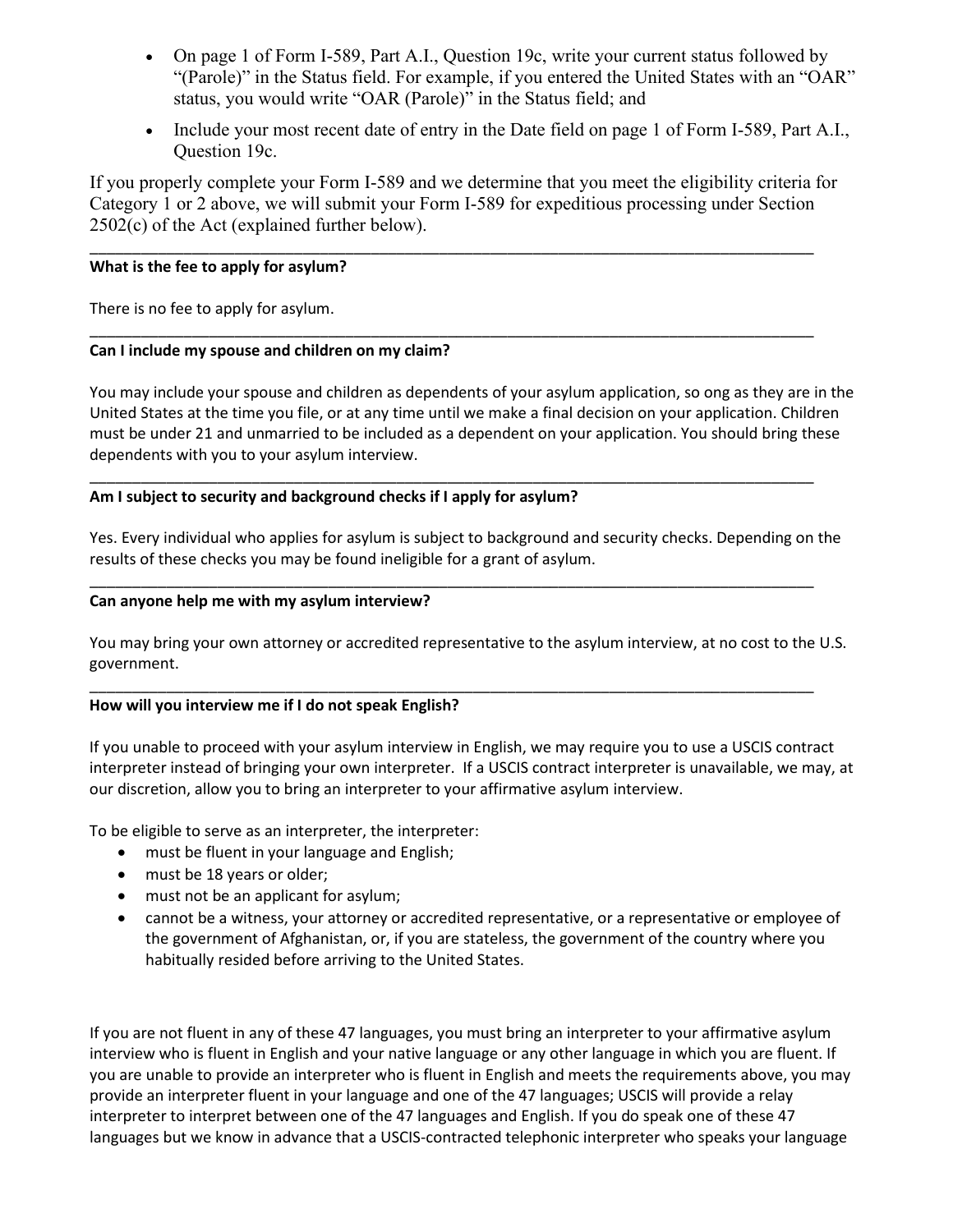will not be available for your interview, we will notify you that a contract interpreter is unavailable and that we are exercising our discretion to allow you to bring your own interpreter. If you are not notified to bring your interpreter, you are not required to bring an interpreter with you to the interview, but it is advisable to do so. If the Asylum Office is unable to secure a USCIS-contracted telephonic interpreter at the time of the interview, the office may continue your affirmative asylum interview utilizing the interpreter whom you brought with you. If USCIS is unable to secure a USCIS-contracted telephonic interpreter and you did not bring a competent interpreter with you, we will reschedule your interview and attribute the interview delay to USCIS for purposes of employment authorization.

## **What will happen at my asylum interview?**

You will arrive at an asylum office for a non-adversarial interview with an asylum officer, who will verify your identity and ask you basic biographic questions and the reason you are applying for asylum. Everything you say at the interview is confidential. It is very important that you tell the asylum officer your experiences with as much detail as possible so they can determine whether you qualify as a refugee. We will not make a decision on your case on the same day as your asylum interview.

## \_\_\_\_\_\_\_\_\_\_\_\_\_\_\_\_\_\_\_\_\_\_\_\_\_\_\_\_\_\_\_\_\_\_\_\_\_\_\_\_\_\_\_\_\_\_\_\_\_\_\_\_\_\_\_\_\_\_\_\_\_\_\_\_\_\_\_\_\_\_\_\_\_\_\_\_\_\_\_\_\_\_\_\_\_ **I have heard that I must apply for asylum within 1 year of my arrival in the United States. Is that true?**

\_\_\_\_\_\_\_\_\_\_\_\_\_\_\_\_\_\_\_\_\_\_\_\_\_\_\_\_\_\_\_\_\_\_\_\_\_\_\_\_\_\_\_\_\_\_\_\_\_\_\_\_\_\_\_\_\_\_\_\_\_\_\_\_\_\_\_\_\_\_\_\_\_\_\_\_\_\_\_\_\_\_\_\_\_

Yes, there is a provision law that requires applicants for asylum to apply within 1 year of their last arrival to the United States, unless they can show that they qualify for an exception. One of the exceptions is if the applicant can show that there are extraordinary circumstances directly related to the delay in filing and that the applicant filed within a reasonable period of time given those circumstances.

Generally, maintaining valid status or parole until a reasonable period before the filing of the asylum application will be considered an extraordinary circumstance. If you were granted valid status or parole within one year or the date of your last arrival in the United States and you applied for asylum within a reasonable period of time of the expiration of your valid status or parole, generally this extraordinary circumstance would apply to you. The USCIS website "Obtaining Asylum in the United States" has more specific information: <https://www.uscis.gov/humanitarian/refugees-and-asylum/asylum/obtaining-asylum-in-the-united-states> . Make sure to look under "Affirmative Asylum Processing with USCIS."

## **How will the asylum officer determine whether I am eligible for asylum?**

The asylum officer will evaluate the information you provide on your application and during your interview, as well as other information that may be available to them. The officer will use this information to determine:

\_\_\_\_\_\_\_\_\_\_\_\_\_\_\_\_\_\_\_\_\_\_\_\_\_\_\_\_\_\_\_\_\_\_\_\_\_\_\_\_\_\_\_\_\_\_\_\_\_\_\_\_\_\_\_\_\_\_\_\_\_\_\_\_\_\_\_\_\_\_\_\_\_\_\_\_\_\_\_\_\_\_\_\_\_

\_\_\_\_\_\_\_\_\_\_\_\_\_\_\_\_\_\_\_\_\_\_\_\_\_\_\_\_\_\_\_\_\_\_\_\_\_\_\_\_\_\_\_\_\_\_\_\_\_\_\_\_\_\_\_\_\_\_\_\_\_\_\_\_\_\_\_\_\_\_\_\_\_\_\_\_\_\_\_\_\_\_\_\_\_

- Whether you meet the definition of a refugee, and
- That you are not barred from a grant of asylum, and
- That you merit a grant of asylum as a matter of discretion.

## **What happens if USCIS finds me ineligible for asylum?**

If you are found ineligible, but you continue to hold valid status or parole so that you qualify to remain in the United States USCIS will send you a notice of intent to deny your asylum application. This notice will explain the reason or reasons you are found ineligible. You will have the opportunity to rebut these reasons and provide additional evidence to support your asylum application. If you do not hold a valid immigration status or parole, or if you are not qualified to remain in the United States at the time of the asylum office's decision, you will be placed in removal proceedings and refer your asylum application to an immigration judge, who will reevaluate your asylum application.

\_\_\_\_\_\_\_\_\_\_\_\_\_\_\_\_\_\_\_\_\_\_\_\_\_\_\_\_\_\_\_\_\_\_\_\_\_\_\_\_\_\_\_\_\_\_\_\_\_\_\_\_\_\_\_\_\_\_\_\_\_\_\_\_\_\_\_\_\_\_\_\_\_\_\_\_\_\_\_\_\_\_\_\_\_